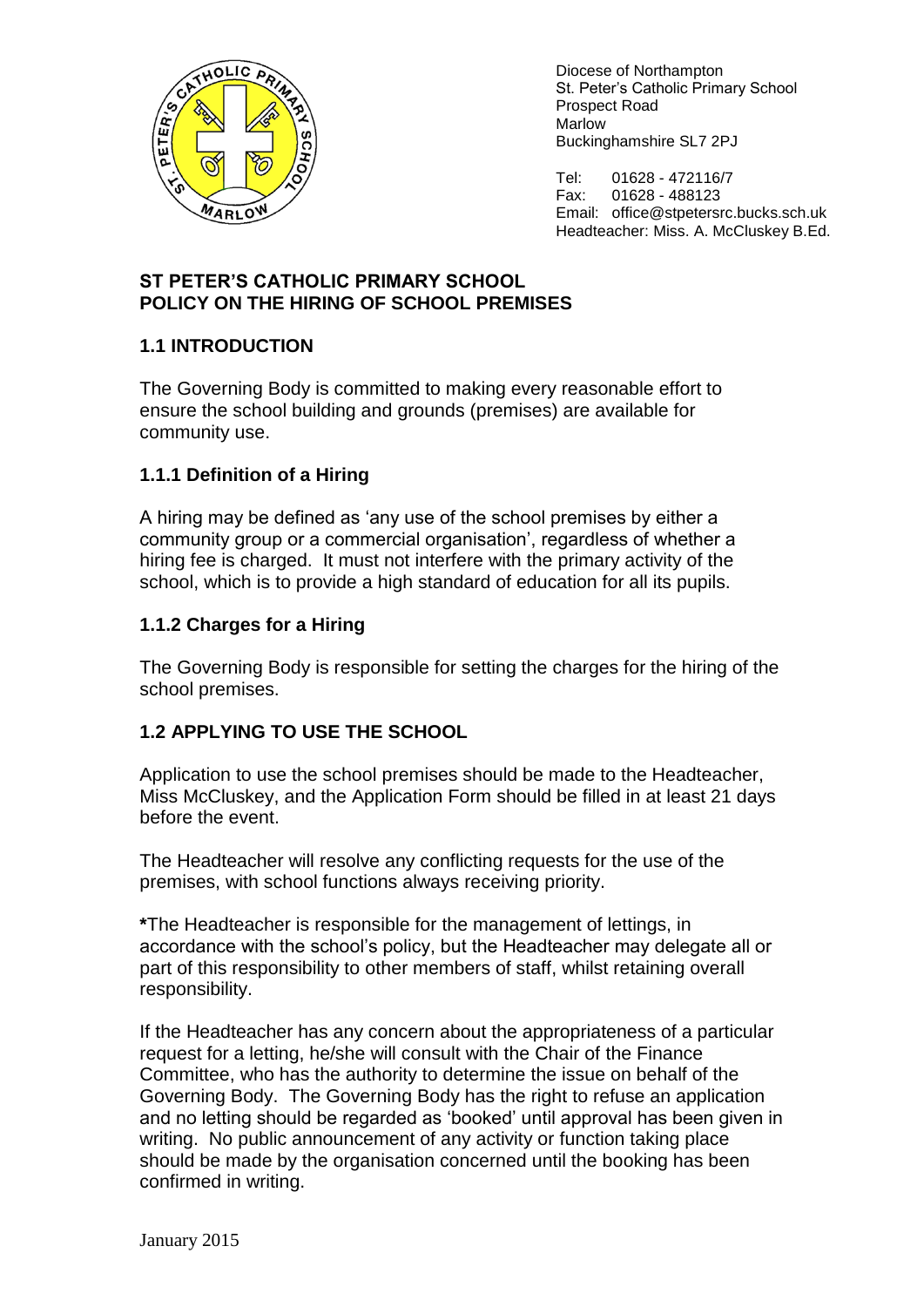## **1.3 HIRE AGREEMENT**

Once a hiring has been approved, a letter will be sent to the hirer, confirming the details of the letting, along with a copy of the terms and conditions and the hire agreement.

The hire agreement needs to be signed and returned to the school before the hiring can take place. It should be signed by a named individual and the agreement should be in their name, giving their permanent private address.

The hire agreement (with the terms and conditions of hire of the school premises attached thereto) will be signed in duplicate by the hirer and on behalf of the Governing Body.

A deposit of up to 50% may be required at the time the booking is confirmed. The balance will be invoiced as soon as possible after the event. The Hirer must pay invoices within 14 days of issue and cheques must be made payable to St Peter's Catholic Primary School.

All hiring fees will be paid into the school's bank account to offset the costs of services, staffing etc.

#### **1.3.1 Termination of Hire Agreement**

The Headteacher, or the Chairman of the Governing Body, has the immediate power to terminate any hire agreement relating to the hire of the school premises, in accordance with the terms and conditions of the agreement attached.

#### **1.4 COMPLAINTS**

Any complaints arising from a hiring agreement will be dealt with using the school's complaints procedure, a copy of which is available from the School Office, or the hirer own complaints policy, depending on the nature of the complaint. It will be at the Headteacher's discretion which complaints procedure is followed.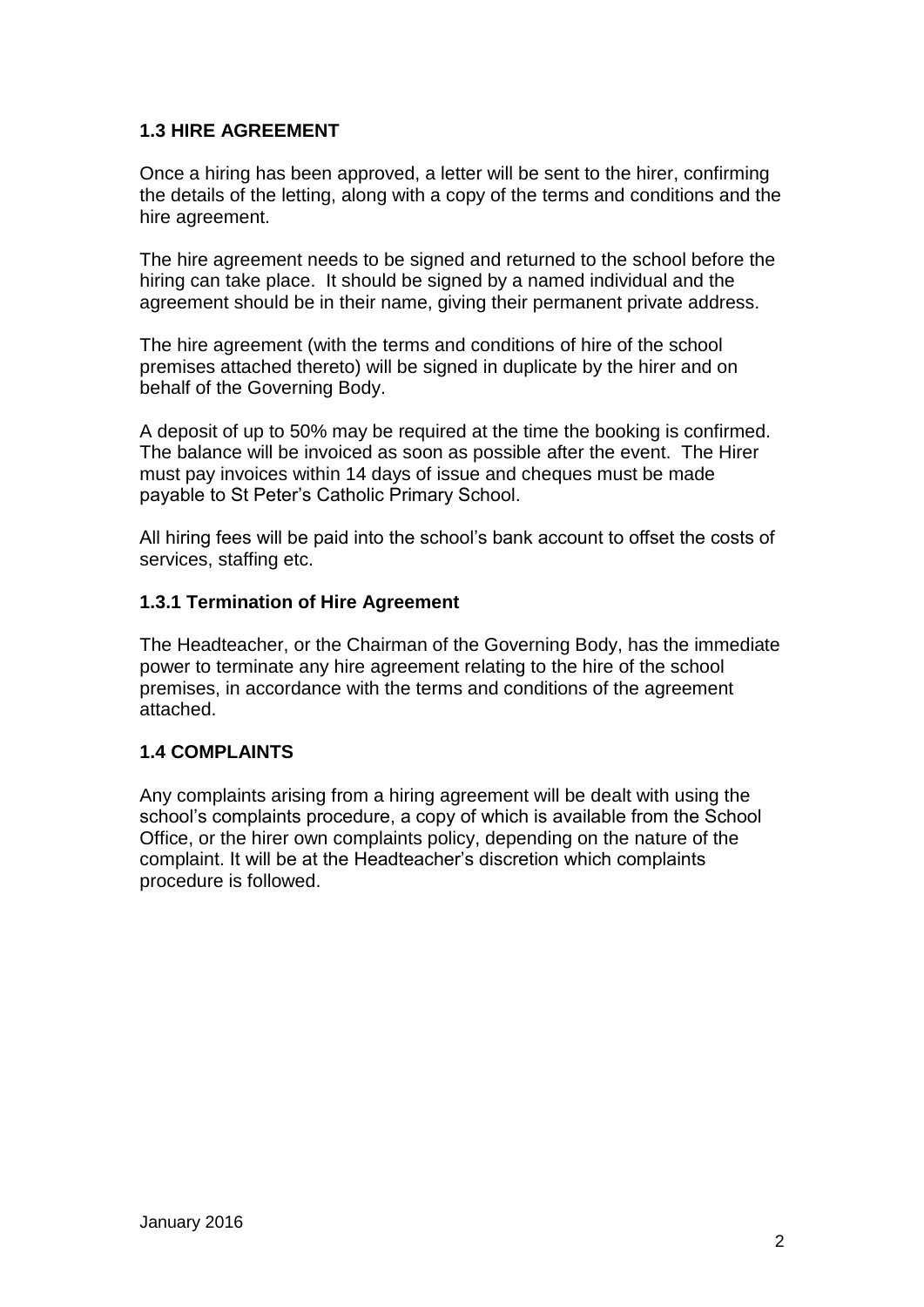#### **2.0 TERMS AND CONDITIONS OF HIRE OF THE SCHOOL PREMISES**

These terms and conditions must be complied with.

The "hirer" shall be the named individual on the hire agreement and this person will be personally responsible for payment of all fees or other sums due in respect of the letting.

#### **2.1 STATUS OF THE HIRER**

Lettings will not be made to persons under the age of 18, or to any organisation or group with an unlawful or extremist background.

The hire agreement is personal to the hirer only, and nothing in it is intended to have the effect of giving exclusive possession of any part of the school to them or of creating any tenancy between the school and the hirer.

## **2.2 DISCLOSURE & BARRING (DBS) CHECKS**

It may be necessary for the hirer to undergo a criminal records check via the Disclosure & Barring Service. If a particular letting involves contact with children and young people, it is the responsibility of the hirer, as advised by the Headteacher, to ensure that they have complied with the DBS Code of Practice and any relevant Buckinghamshire Safeguarding Children Board requirements to establish the requirement for DBS checks.

When there is a requirement for DBS checks to be undertaken, the hirer must keep appropriate records in line with the DBS Code of Practice and report to the school any safeguarding concerns which may arise.

The hirer will be required to provide evidence that DBS checks have been carried out on request.

#### **2.3 INDEMINITY AND INSURANCE**

Lettings are made on the agreement that the County Council and Governing Body are indemnified by the hirer against any loss, damage, costs and expenses during the use of the school premises by the hirer except where such loss, damage costs and expenses are directly attributable to the negligence of the employees of the County Council or the governing body.

The hirer shall insure with a reputable insurance office approved by the County Council, against such funds as the hirer may become liable to pay as compensation, arising out of bodily injury or illness (fatal or otherwise) to any person and/or costs, fees, expenses, loss or damage caused to property or the premises by any act or neglect of himself, his servants, agents or any person resorting to the premises by reason of the use of the premises by the hirer.

Unless specifically agreed by the County Council, the insurance cover shall provide a limit of indemnity of not less than £5,000,000 (five million pounds) in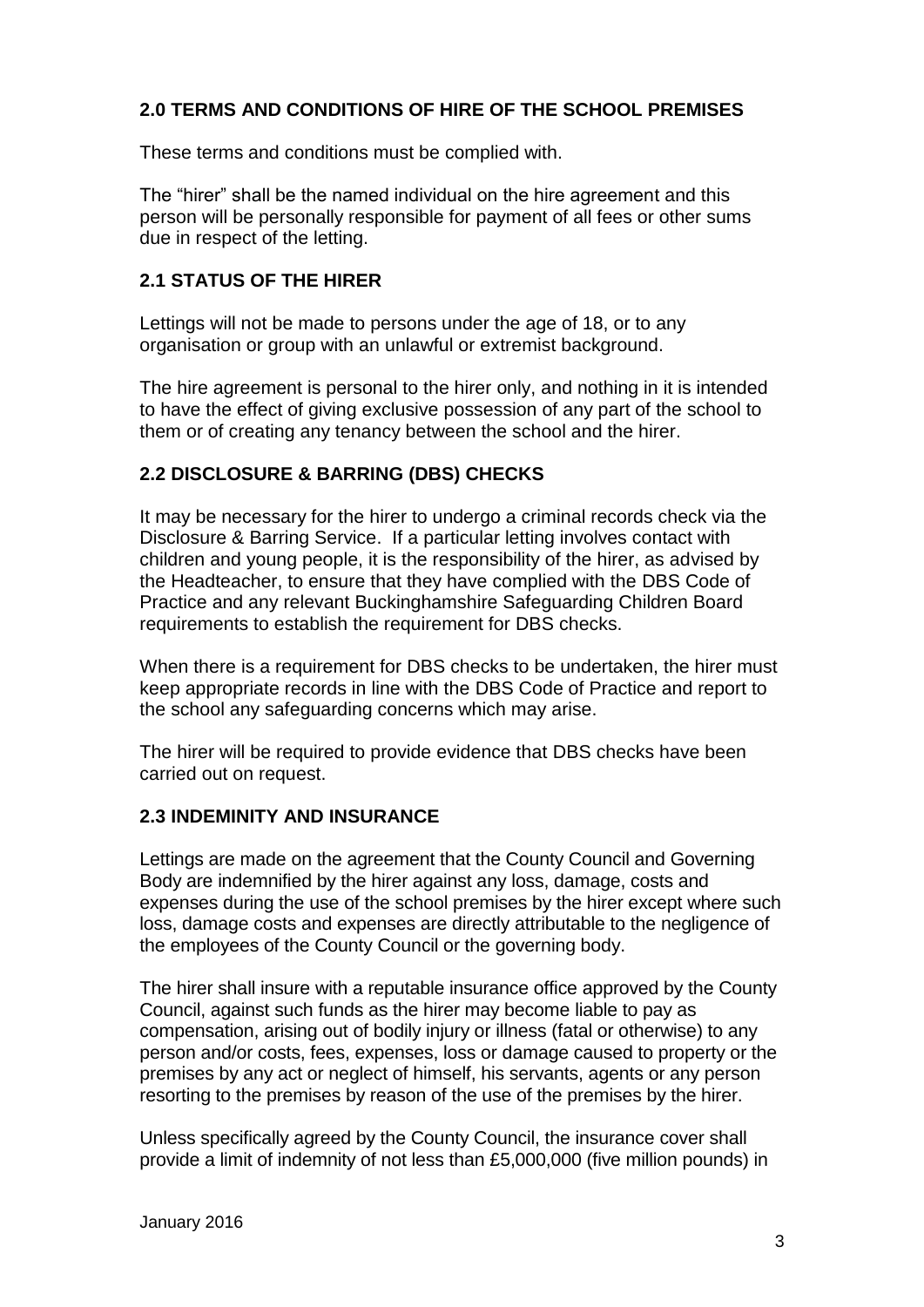respect of any one incident and to include liability for the premises including liability for fire and explosion risks arising from the hire of the premises.

The hirer shall produce the policy of insurance and receipts for the current premium or premiums upon request by the Headteacher, Governing Body within seven days of a request.

Neither the school nor the Local Authority shall be responsible for any injury to persons or damage to property arising out of the letting of the premises.

#### **2.4 STATUTORY REQUIREMENTS**

The hirer must not do or permit any act, matter or thing which would, or might, constitute an illegal or immoral activity affecting the school premises or which would, or might, vitiate in whole or in part any insurance effected in respect of the premises from time to time.

#### **2.5 LICENSES AND PERMISSIONS**

The hirer shall be responsible for obtaining any public licences necessary in connection with the booking and should confirm with the school the licences they hold.

Permission or licence must be obtained from the copyright owner, the owner of the sound recordings (if appropriate) and the publisher for any public performance of music, musicals, operas, or stage plays. The borrowing of music scores or plays from a local library does not constitute permission to perform.

Regulated entertainment, public music, singing and dancing can only take place on premises which have a Premise's Licence authorising entertainment, or by applying for a Temporary Event Notice

The Headteacher must be given at least four weeks notice of a stage play production. The hirer must obtain a Temporary Event Notice from the local Licensing Authority. The requirement is for the notice to be received by the Licensing Authority and the Police a minimum of 10 **working** days before the planned event but not including the day of the delivery of the notice or the day of the event.

For more information on licensing please contact your District Council:

Aylesbury Vale - Tel: 01296 585 560, or email: [licensing@aylesburyvaledc.gov.uk](mailto:licensing@aylesburyvaledc.gov.uk)

Wycombe – Tel: 01494 421222 or email: [licensing@wycombe.gov.uk](mailto:licensing@wycombe.gov.uk)

Chiltern – Tel: on 01494 732140, no email specified.

It is the responsibility of any hirer to ensure that all copyright licences have been obtained to cover planned activities.

January 2016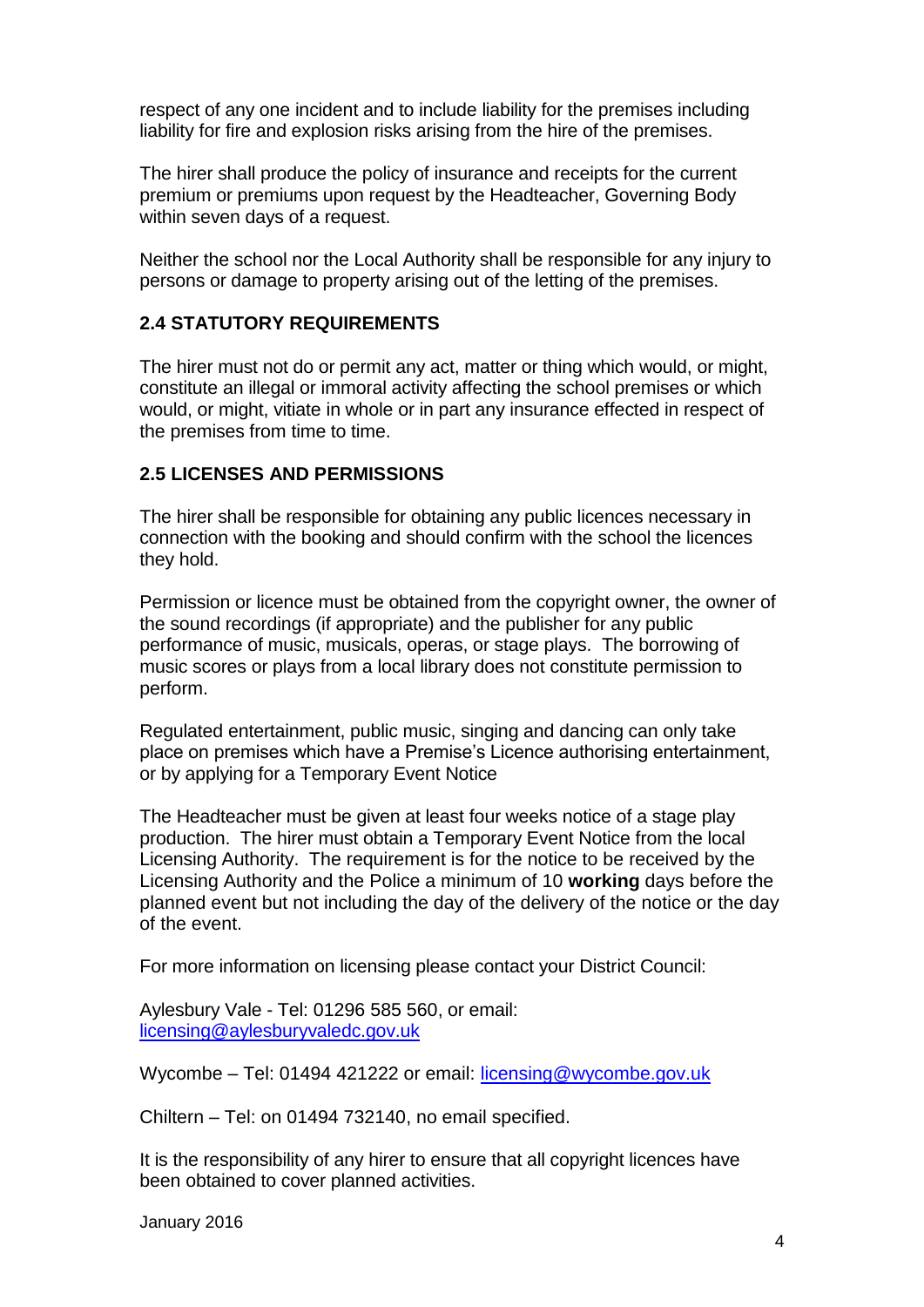To identify the relevant licences, please visit:

<http://www.licensing-copyright.org/leaflet.htm> for a copy of their helpful leaflet: 'A Guide to Copyright Licensing in Schools-Where to start…'

Hirers are reminded that it is illegal to photocopy music or plays without the express permission in writing of the copyright holder except in certain circumstances. Any infringement of this is liable to prosecution.

The hirer shall indemnify the Local Authority against all sums of money which the LA may have to pay by reason of an infringement of copyright or performing right occurring during the period of hire covered by this agreement.

#### **2.6 PUBLIC SAFETY**

All conditions attached to the granting of the licence, stage play or other licences and the school's health and safety policy shall be strictly observed. Nothing shall be done which will endanger the users of the building, or invalidate the policies of insurance relating to it and its contents. In particular:

- a) obstructions must not be placed in gangways or exits, nor in front of emergency exits, which must be available for free public access and exit at all times;
- b) the emergency lighting supply must be turned on during the whole time the premises are occupied, and must illuminate all exit signs and routes;
- c) fire-fighting apparatus shall be kept in its proper place and only used for its intended purpose;
- d) the Fire Brigade shall be called to any outbreak of fire, however slight, and details of the occurrence shall be given to the Headteacher;
- e) the hirer is responsible for familiarising his/herself with the procedure for evacuation of the premises, the escape routes, assembly points, and shall be familiar with the fire-fighting equipment available;
- f) performances involving danger to the public shall not be permitted;
- g) highly flammable substances shall not be brought into, or used, in any part of the premises. No internal decorations of a combustible nature (e.g. polystyrene, cotton, hay, etc) shall be undertaken or erected without the consent of the governing body;
- h) no unauthorised heating appliances shall be used on the premises;
- i) all electrical equipment brought into the building shall be subject to regular PAT testing and certification provided in evidence. The intention to use any electrical equipment must be notified on the hire application form. The governing body and County Council disclaim all responsibility for all claims and costs arising out of or in any way relating to such equipment.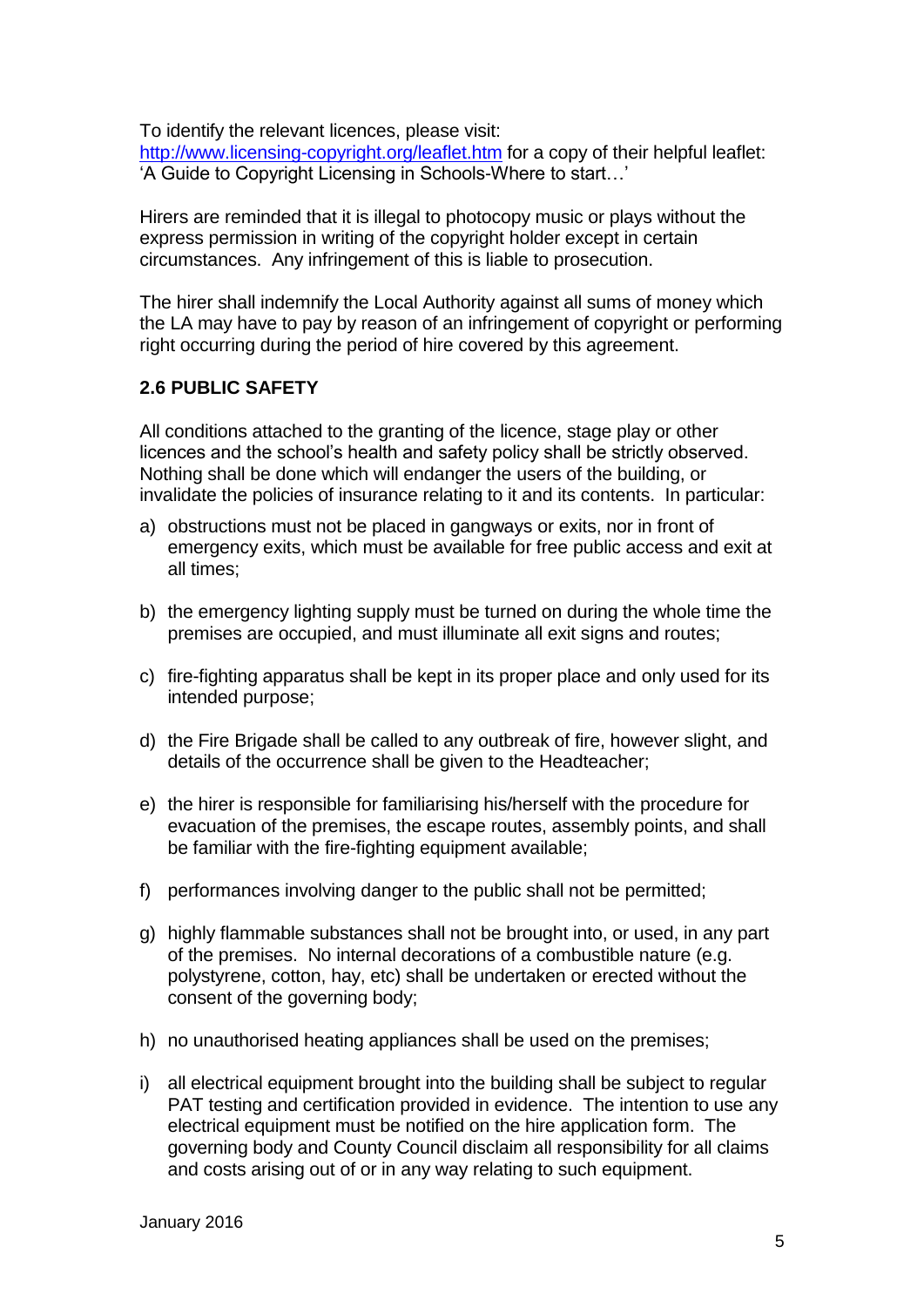j) adequate supervision must be provided to maintain order and good conduct, and, where applicable, the hirer must adhere to the correct adult/pupil ratios at all times when these are specified for particular activities, e.g. by national governing bodies of sports, scouts etc.

## **2.7 The Hirer's Responsibilities**

The hirer must inform the school of any fault, damage or other problems with the premise or equipment encountered during the hiring. The Hirer shall indemnify the school Governing Body and the Diocese for the cost of repair of any damage done to any part of the property including the grounds associated with the building or the contents of the building during or as a result of a booking.

No part of the premises is to be used otherwise than for the purpose of the premises requested.

No part of the premises requested are to be used for any unlawful purpose or in any unlawful way.

# **2.7.1 Own Risk**

It is the hirer's responsibility to ensure that all those attending are made aware of the fact that they do so in all respects at their own risk. The hirer must therefore undertake a risk assessment and evidence this risk assessment if asked.

## **2.7.2 First Aid Facilities**

It is the responsibility of the hirer to make their own first aid arrangements, such as the provision of a first aid kit, and the provision of first aid training for supervising personnel, particularly in the case of sports lettings. There is no legal requirement for the school to provide first aid facilities and use of the school's resources is not available.

## **2.7.3 Furniture and Fittings**

Furniture or fittings shall not be removed or interfered with in any way. Nor shall they be re-arranged except by prior agreement and will be subject to reinstatement at end of each session of use. No fittings or decorating of any kind necessitating drilling, or the fixing of nails or screws into fixtures which are part of the school fabric, are permitted. In the event of any damage to premises or property arising from the letting, the hirer shall pay the cost of any reparation required.

Bookings do not include the use of specialist equipment owned by the school. This may be arranged in addition to normal booking requirements, upon request, and will incur additional charge. Hirer must provide proof of competency to use such equipment.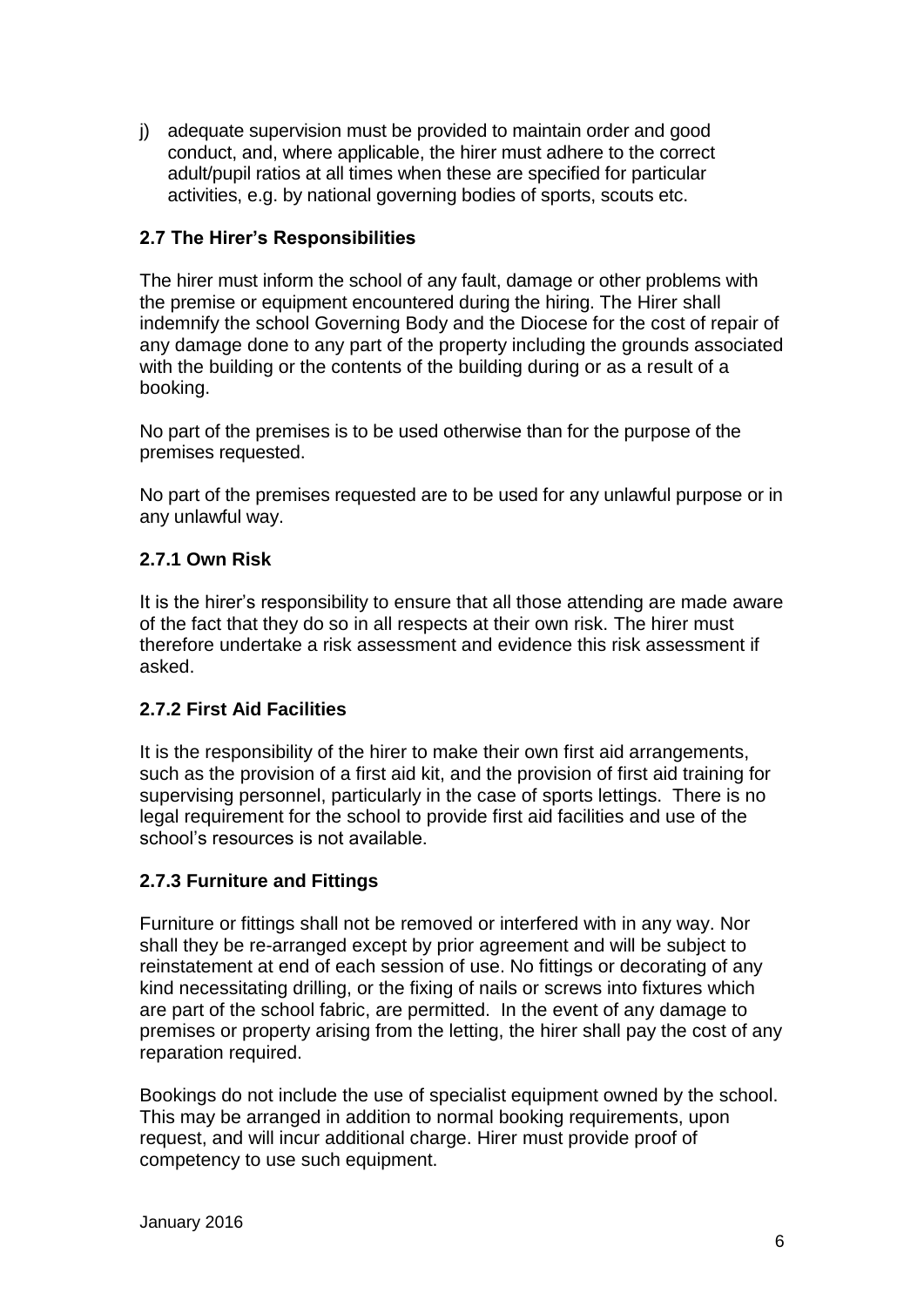Hall floors are used by children for physical education and no substance is to be applied to floors to prepare them for dancing or any other activity. No footwear liable to damage floors may be worn in school buildings. If activities involve outdoor use, participants should ensure footwear is cleaned before reentering the building.

The hire agreement does not include the services of the Caretaker, although he will be happy to give advice to the hirer on layout etc. The hirer is responsible for arranging chairs or tables etc. At the end of the let everything must be returned to the same position as at the start. Set up and set down time must be included in the total length of the hire.

#### **2.7.4 Food and Drink**

No food and drink may be prepared\* (see note below) or consumed on the property without the direct permission of the Headteacher in line with current food hygiene regulations.

#### **2.7.5 Kitchen/Food preparation**\***, Facilities and Equipment**

Third parties shall only be permitted to share use of kitchens and/or equipment where a member of the school's staff is available to supervise such use and subject to reimbursement of the resultant staff costs.

A 'Slip Kitchen' - where only a kettle and washing up facilities are available, can be used by a hirer without supervision.

## **2.7.6 Intoxicating Liquor**

No intoxicating liquors are permitted to be consumed on any part of the premises without the permission in writing of the Headteacher /Governing Body, whose written consent must also be obtained prior to submitting an application for an Indoor Public Entertainment Licence to Wycombe District Council - on receipt all applicable conditions will be made known to hirer. The school must have sight of the hirer's alcohol licence (where applicable) at least 2 weeks before the date of the letting. All evidence of intoxicating liquor must be removed from the premises at the end of the hiring.

#### **2.7.7 Smoking**

The whole of the school premises, which includes the grounds, is a nonsmoking area, and smoking is not permitted.

#### **2.7.8 Betting, Gaming and Lotteries**

Nothing shall be done on, or in relation to, the premises in contravention of the law relating to betting, gaming and lotteries, and the persons or organisations responsible for functions held in the premises shall ensure that the requirements of the relevant legislation are strictly observed.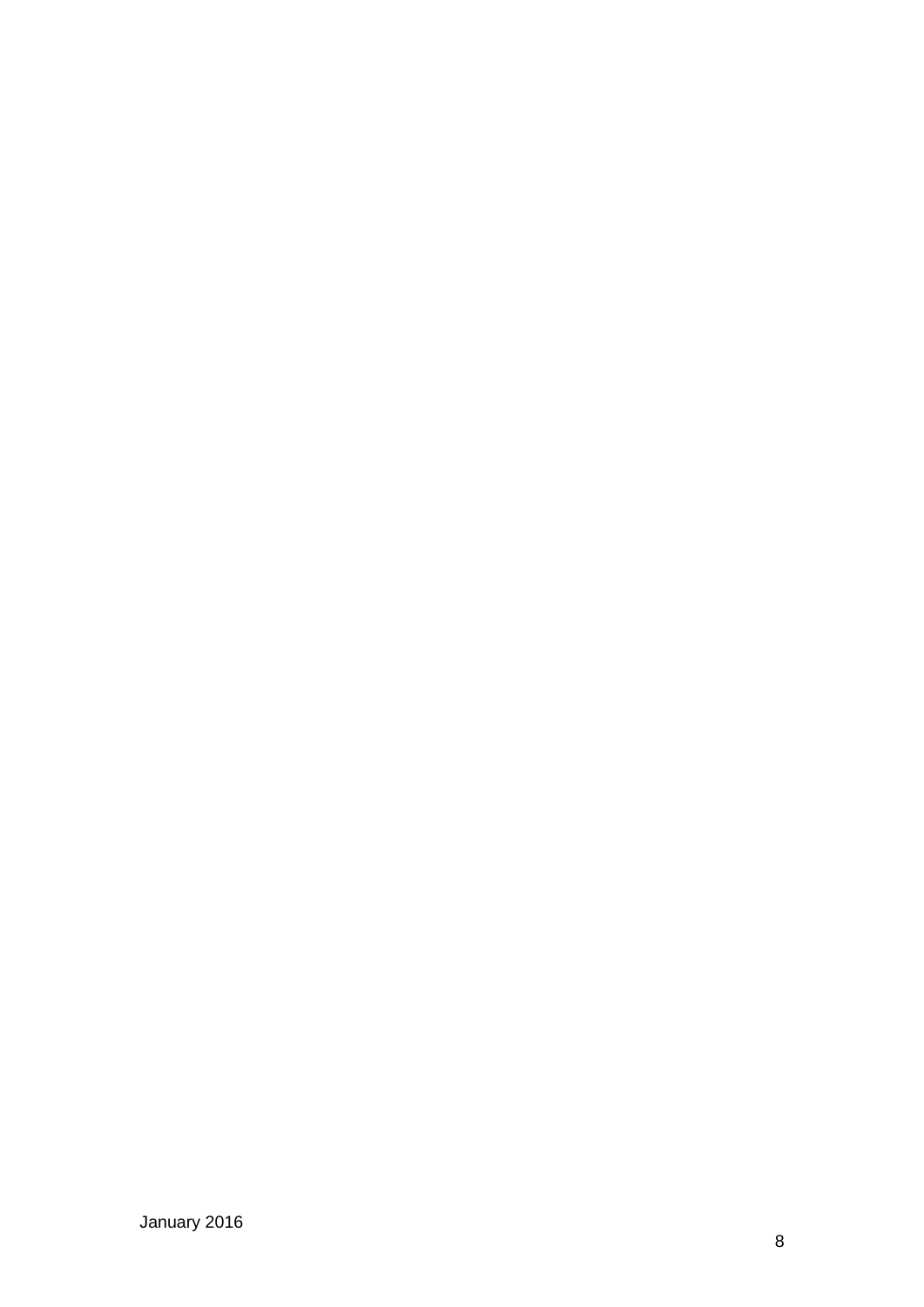#### **2.7.9 Nuisance/Disturbance**

Hirers and organisers of events in the school premises are responsible for ensuring that the noise level of their functions does not interfere with the other activities within the building nor to cause inconvenience for the occupiers of nearby houses or property.

The hirer must comply with the school's arrangements for disposal of any rubbish or waste materials.

Except in the case of trained guide-dogs for the blind and hearing dogs for the deaf, animals shall not be permitted on the school premises.

#### **2.7.10 Rules**

The hirer shall comply with any rules and regulations which the Governing Body shall make from time to time.

#### **2.7.11 Charges and Cancellations**

The hirer acknowledges that the charges are as set out in the hiring agreement including any review arrangements specified. The letting may be cancelled, provided that in each circumstance at least 14 days notice either way is given.

The cancellation policy is as follows:

14 days or more days – no charge Less than 14 days – 50% of booking fee Less than 48 hours – 100% of booking fee

It is the hirer's responsibility to notify people appropriately of any changes in dates or venues at least a week in advance.

The Governing Body and the Local Authority will not accept any responsibility for any loss, or other expenses however incurred by the hirer, in the event of a cancellation by the governing body of the letting as a result of circumstances beyond its control (including, without prejudice to the generality of the same, industrial action by its employees, or others, oil shortage, failure of electricity /gas supply). The decision of the Governing Body, or the Local Authority, as to whether a letting should be cancelled shall be binding on the hirer.

School Events & Maintenance will take precedence over a hiring. Hirers will be notified of a clash as soon as possible and alternative accommodation may be offered. However this cannot be guaranteed and if it cannot be provided then a refund will be given.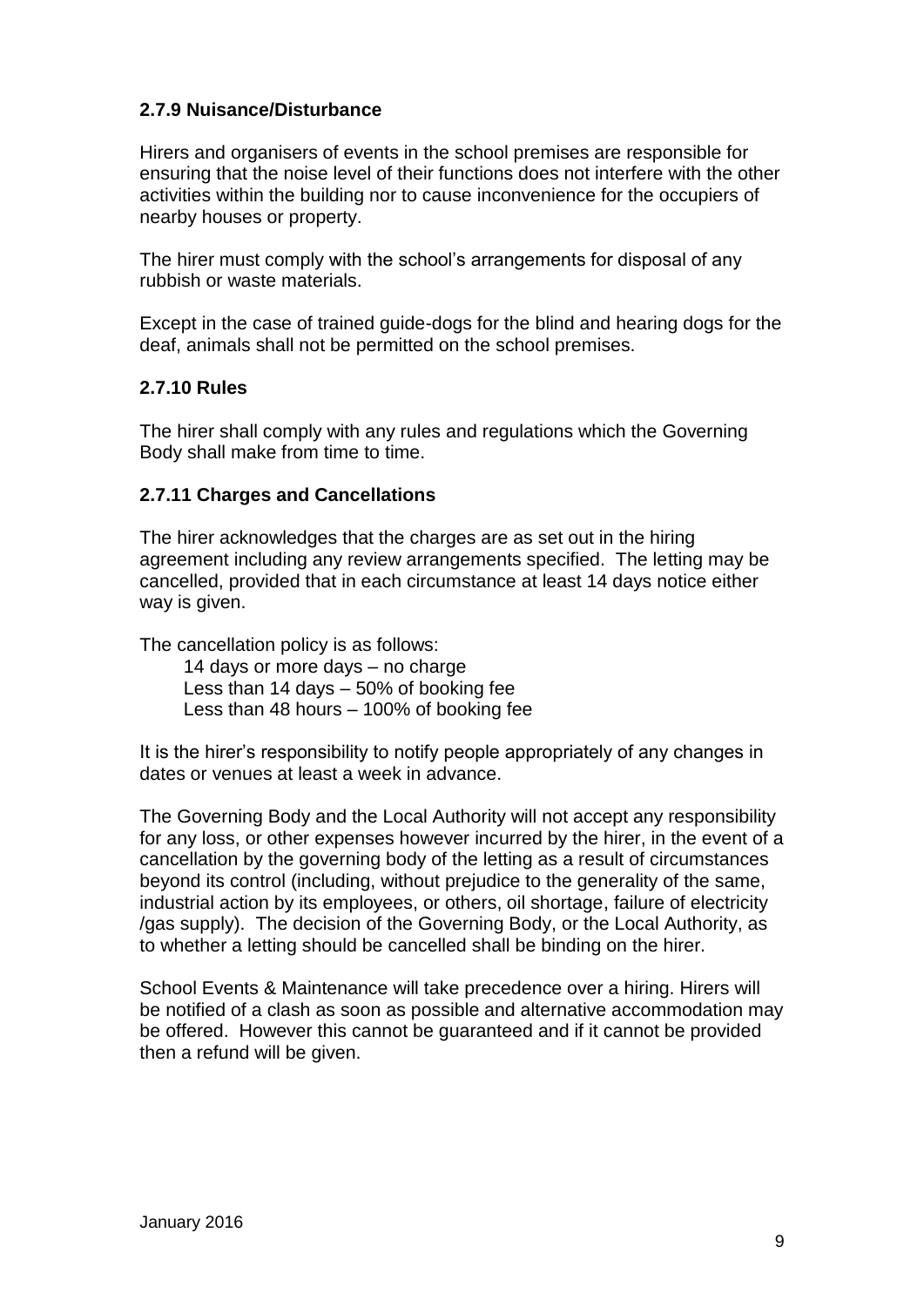# **2.7.12 Amendments to a booking**

The Hirer, accompanied where appropriate by a new booking application form, must make changes to previously submitted booking forms in writing and submit to the school office. The duty governor will contact the hirer to confirm changes and any associated charges or terms as may be applicable.

# **2.7.13 Sub-Letting**

The hirer shall not sub-let the premises, underlet or share possession with any other parties.

## **2.7.14 Storage Ancillary to the Hiring**

The permission of the Governing Body/Headteacher must be obtained before goods or equipment are left or stored on the premises, except that the Headteacher is authorised to grant permission for the overnight storage of goods and equipment brought to the school for a particular event.

## **2.7.15 Loss of Property**

The Governing Body and the Local Authority cannot accept responsibility for damage to, or the loss or theft of, hirer's property and effects. It is the responsibility of the hirer to make his/her own insurance arrangements if required.

## **2.7.16 Car Parking**

Cars shall not be parked so as to cause an obstruction at the entrance to, or exits from, the School. **In particular the hirer must ensure that access to the school by emergency vehicles is not obstructed or delayed.** Where parking accommodation is available, this must be used, and users of the school should avoid undue noise on arrival and departure.

It should be noted that the Governing Body accepts no responsibility for such vehicles and their contents.

## **2.7.17 Toilet Facilities**

Access to the designated school's toilet facilities is included as part of the hire arrangements.

## **2.7.18 Right of Access**

The Governing Body reserves the right of access to the premises during the hiring for emergency or monitoring purposes. (The Headteacher or members of the Governing Body from the finance committee may monitor activities from time to time.)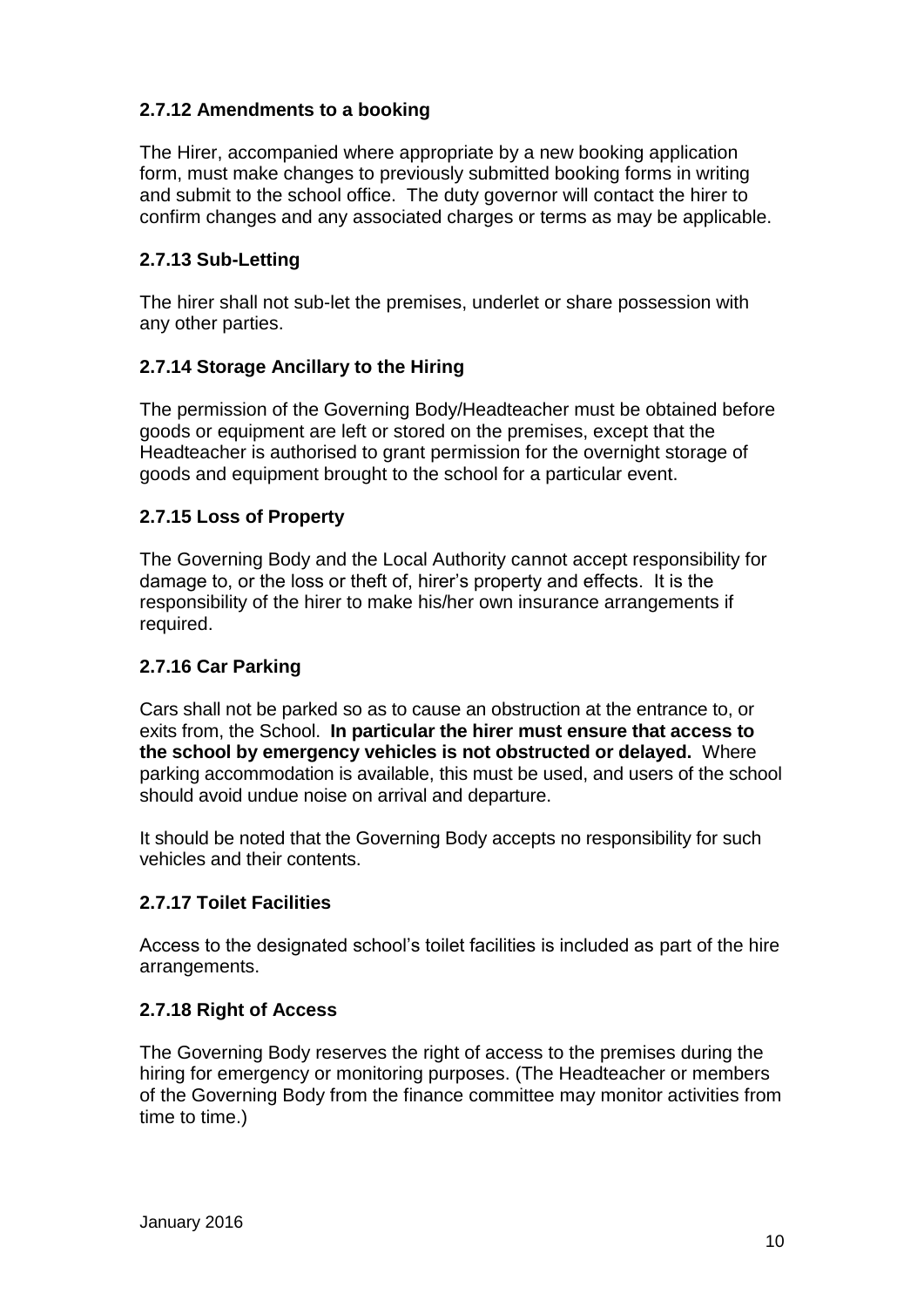## **2.7.19 Vacation of Premises**

The hirer shall ensure that the premises are vacated promptly at the end of the hiring session. The hirer is responsible for supervising any children taking part in an activity until they are collected by a responsible adult.

#### **2.7.20 Complaints**

Any complaints arising from a hiring agreement will be dealt with using the school's complaints procedure, a copy of which is available from the School Office, or the hirer own complaints policy, depending on the nature of the complaint. It will be at the Headteacher's discretion which complaints' procedure is followed.

#### **Next policy review January 2017**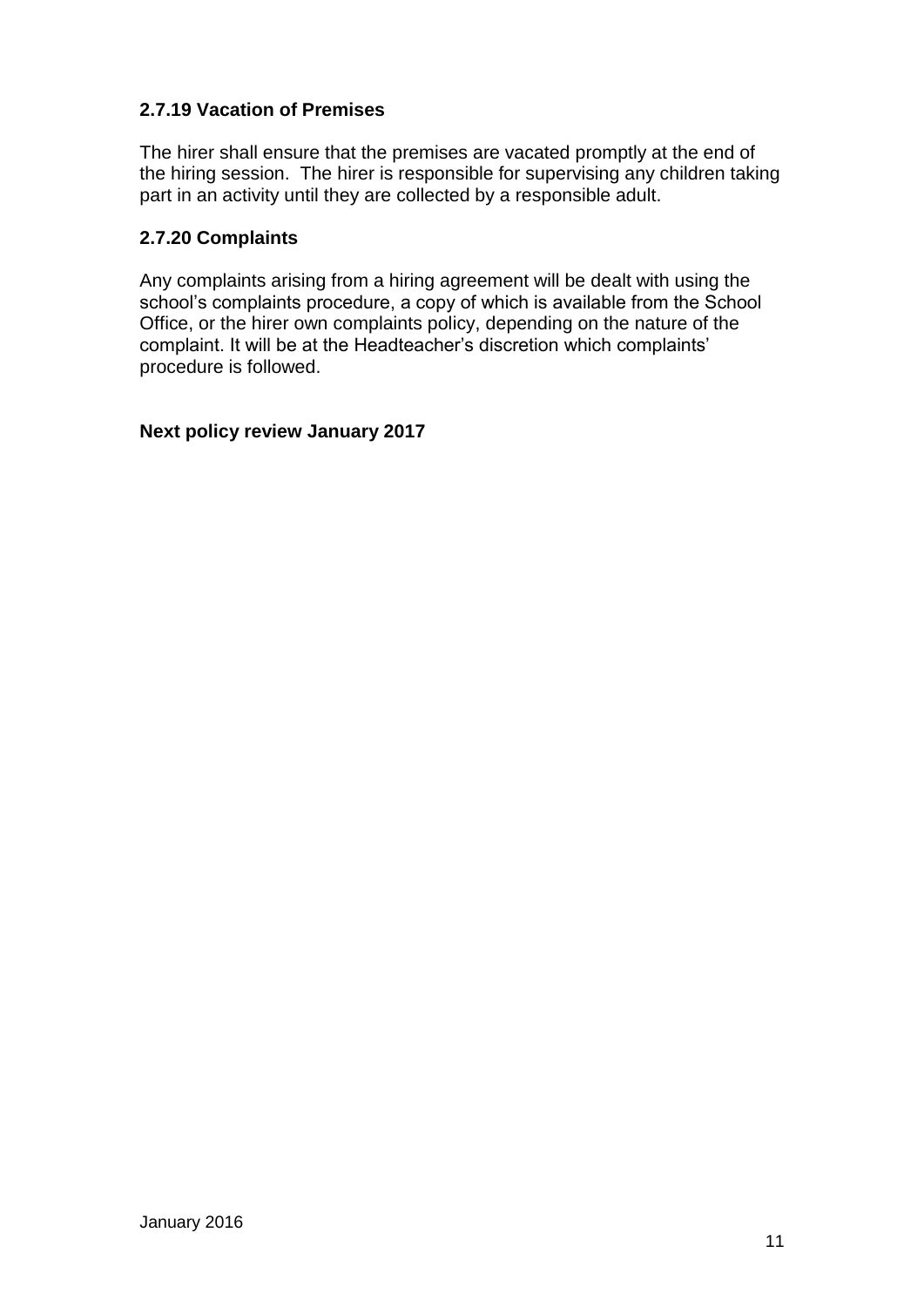#### **3.0 APPLICATION TO ENTER INTO A HIRE AGREEMENT FOR THE LETTING OF ST PETER'S CATHOLIC PRIMARY SCHOOL PREMISES**

| Telephone Number:                                                |
|------------------------------------------------------------------|
|                                                                  |
|                                                                  |
| Activity of Organisation:                                        |
|                                                                  |
|                                                                  |
| Details of Premises Requested (Hall, Music & Creative Arts Room, |
| Playground, Football Pitch etc):                                 |
|                                                                  |
| Day of Week Requested:                                           |
|                                                                  |
| Second choice:                                                   |
| Third choice:                                                    |
| Start Time:                                                      |
| Finish Time:                                                     |
| (please allow time for your preparation and clearing up)         |
| Dates Required:                                                  |
| Use of School Equipment (please specify your                     |
|                                                                  |
| Details of any Electrical Equipment to be                        |
|                                                                  |
|                                                                  |
|                                                                  |

January 2016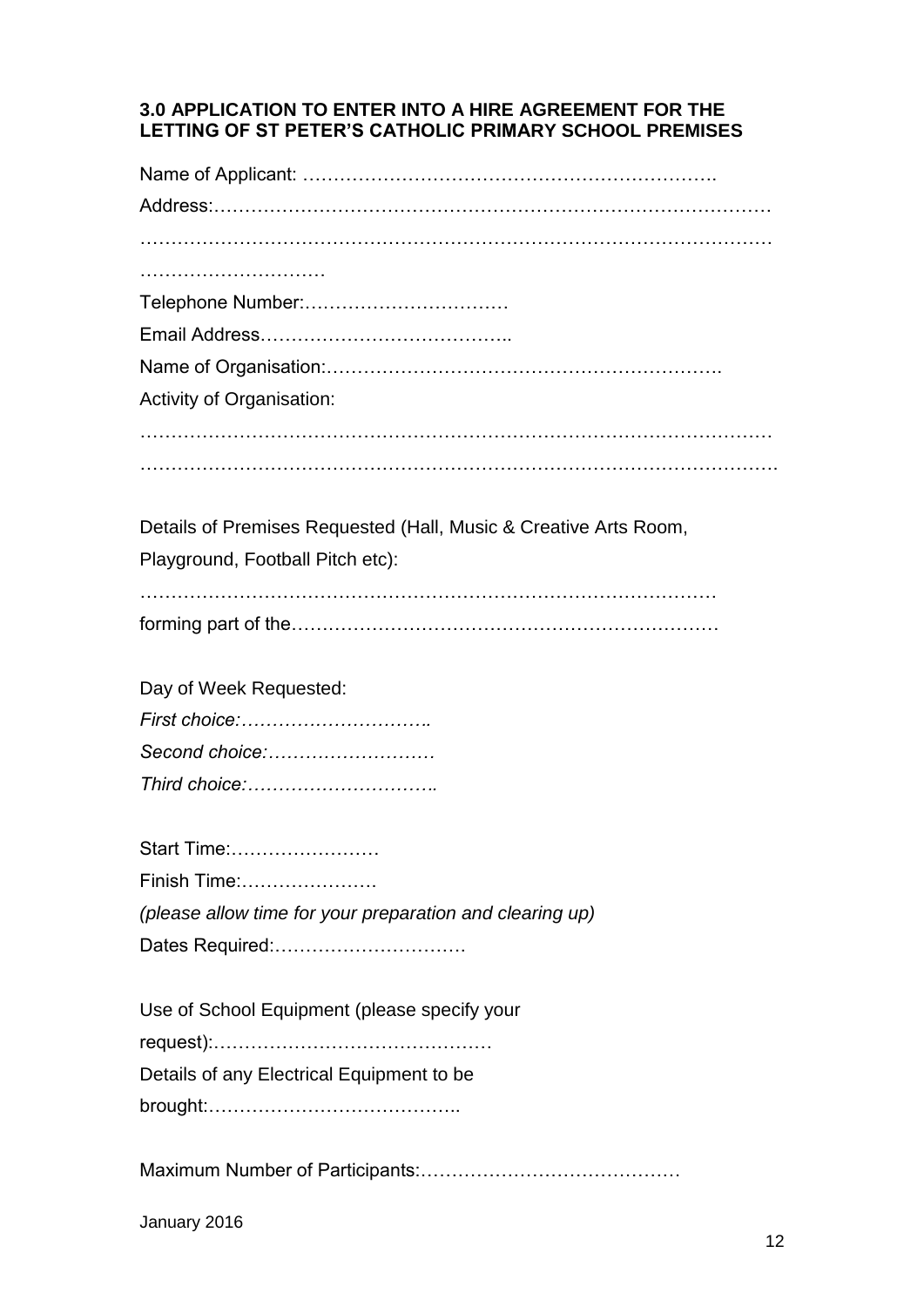Age Range of Participants:…………………………….. Number of Supervising Adults:……………………….. Relevant Qualifications of Supervising Adults…………………………………..

Have List 99 and/or CRB checks been carried out? When? By Whom? Please list details / supply copies with request.

*………………………………………………………………………………………… ………………………………………………………………………………………… …………………………*

*Dates during the year when the Hall will be unavailable due to school use or closure will be issued at the beginning of the school year in September. These dates may be subject to change, but prior notice will always be given if the premises become unavailable due to unforeseen circumstances.*

The Applicant confirms that adequate and appropriate insurance cover is in place for the activity to be carried out *(see Terms and Conditions for further details).* Evidence will be required.

The Applicant confirms that arrangements are in place with reference to First Aid *(see Terms and Conditions for further details).*

The Applicant undertakes to comply with the regulations regarding the use of own electrical equipment *(see Terms and Conditions for further details).*

Any other relevant information

………………………………………………………………………………………… ………………………………………………………………………………………… ………………………..

*I confirm that I am over* **18** *years of age, and that the information provided on this form is correct*

*Signed:* ....................................... *Date:* ...........................................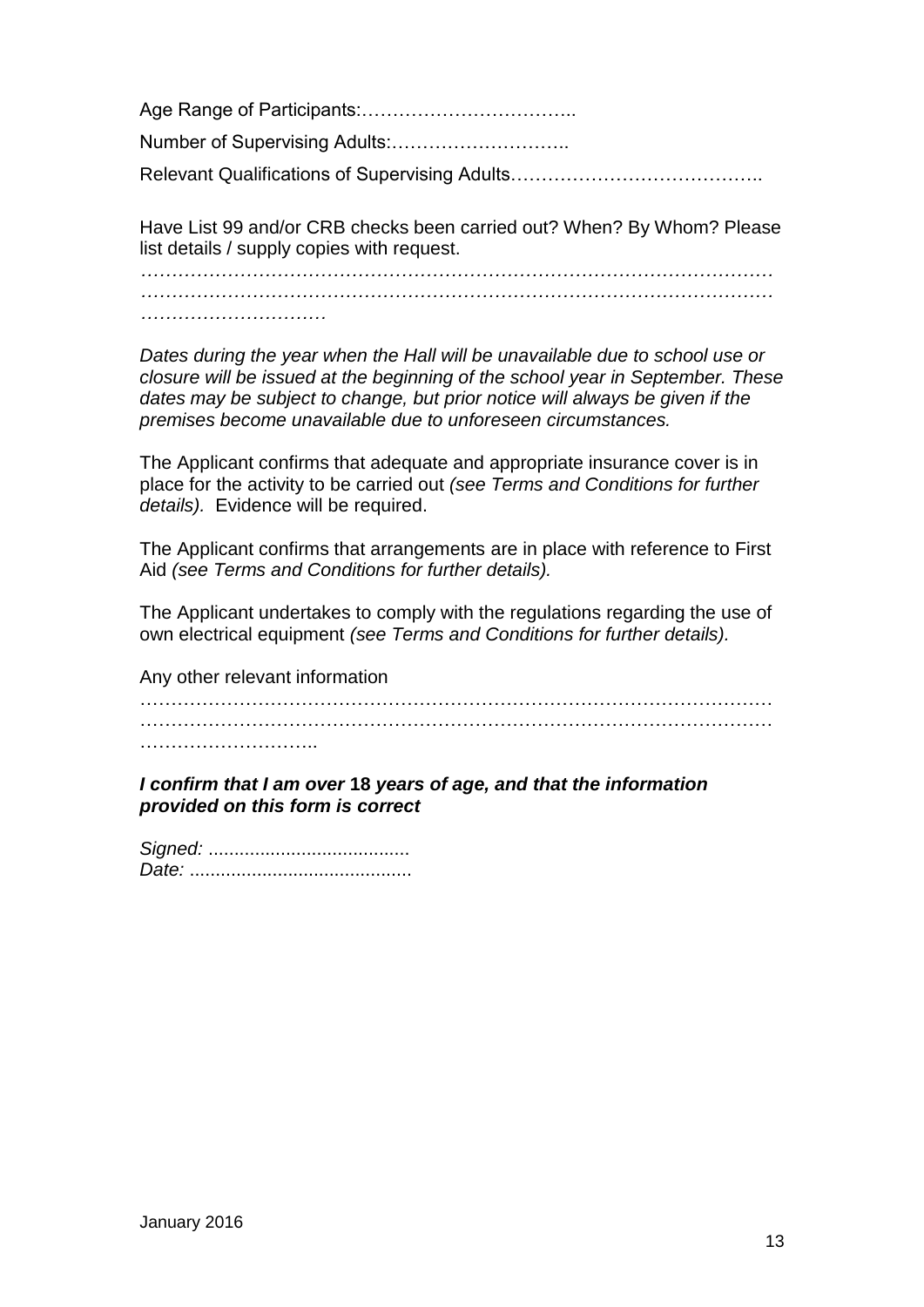# **4.0 HIRE AGREEMENT**

|                                                         | 1. The Governing Body of St Peter's Catholic Primary School                                                                                     |  |  |
|---------------------------------------------------------|-------------------------------------------------------------------------------------------------------------------------------------------------|--|--|
|                                                         |                                                                                                                                                 |  |  |
|                                                         |                                                                                                                                                 |  |  |
|                                                         | Telephone:                                                                                                                                      |  |  |
|                                                         | 3. Areas of the School to be                                                                                                                    |  |  |
|                                                         |                                                                                                                                                 |  |  |
|                                                         | 4. Specific Nature of                                                                                                                           |  |  |
|                                                         |                                                                                                                                                 |  |  |
|                                                         |                                                                                                                                                 |  |  |
|                                                         | 6. Details of any School Equipment to be Used:                                                                                                  |  |  |
|                                                         |                                                                                                                                                 |  |  |
|                                                         |                                                                                                                                                 |  |  |
|                                                         |                                                                                                                                                 |  |  |
|                                                         | $E$                                                                                                                                             |  |  |
|                                                         | 9. Fee (specify per hour or per session):<br>$E$                                                                                                |  |  |
|                                                         | Specify any review as appropriate<br>Confirm if additional costs for caretaking/ cleaning are to be met £                                       |  |  |
|                                                         |                                                                                                                                                 |  |  |
|                                                         |                                                                                                                                                 |  |  |
|                                                         | 11. The Governing Body agree to hire the premises to the Hirer on the date(s)<br>and for the period(s) mentioned above, upon payment of the Fee |  |  |
|                                                         | 12. The Hirer accepts all the conditions of hire as set out in the attached                                                                     |  |  |
|                                                         | <b>Terms and Conditions document</b>                                                                                                            |  |  |
|                                                         | 13. The Hirer's attention is specifically drawn to the indemnities contained in                                                                 |  |  |
|                                                         | the hire conditions, and the need to obtain suitable insurance cover for any                                                                    |  |  |
|                                                         | loss, damage or injury                                                                                                                          |  |  |
| Signatures of hirer and on behalf of the governing body |                                                                                                                                                 |  |  |

………………………………………………………………………………………… …………………………………………………………………………………………